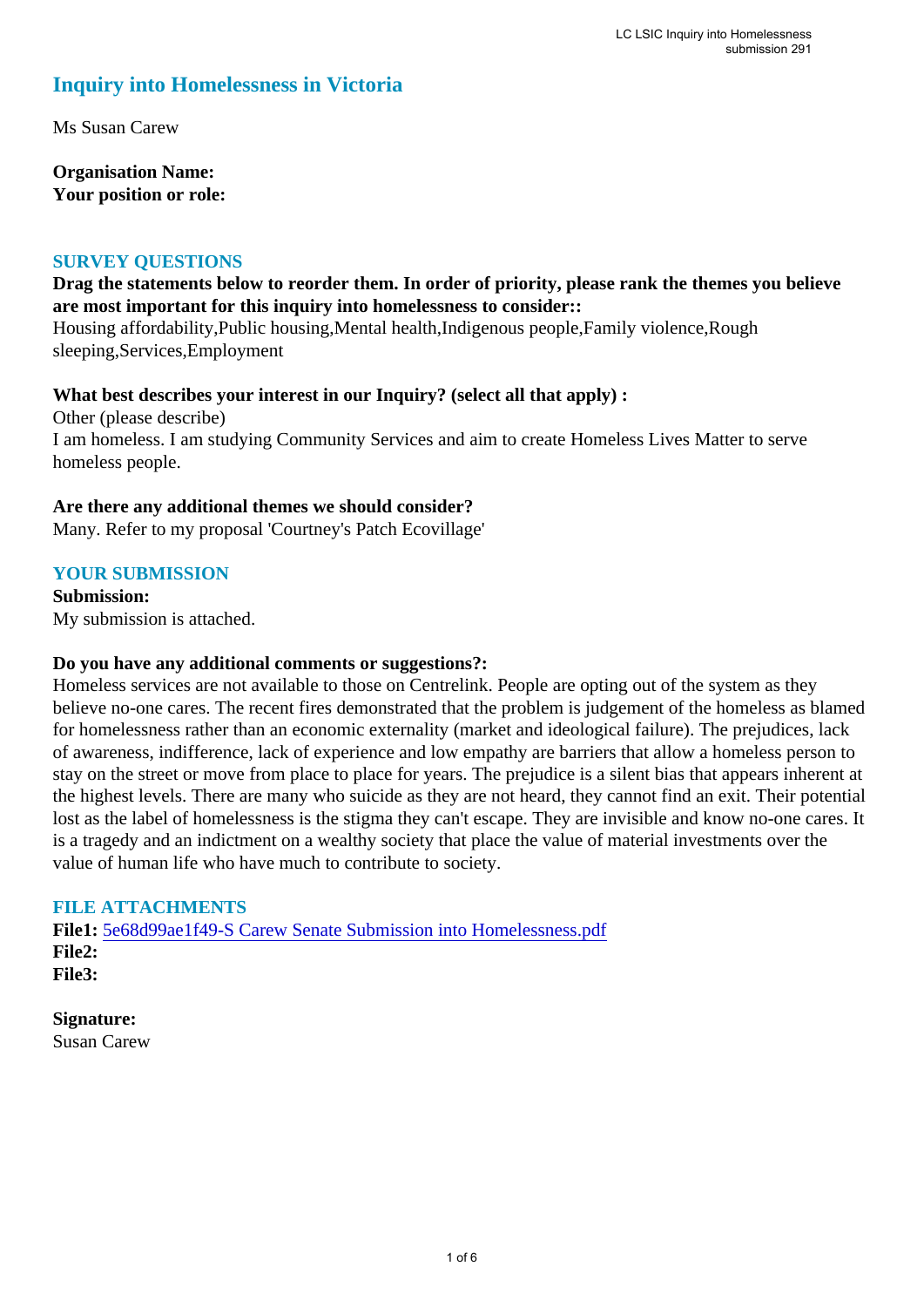11 March 2020

Parliamentary Committee Senate Inquiry into Homelessness Parliament House MELBOURNE

## Terms of Reference

That this House requires the Legal and Social Issues Committee to inquire into, consider and report, within 12 months, on the state of homelessness in Victoria, and in particular, the Committee should —

- 1. provide an independent analysis of the changing scale and nature of homelessness across Victoria (Refer Courtney's Patch Ecovillage proposal)
- 2. investigate the many social, economic and policy factors that impact on homelessness; (refer videos)
- 3. identify policies and practices from all levels of government that have a bearing on delivering services to the homeless (Provides insights into those not accessing the system)

### My Story of Homelessness



My story was given to *Homelessness Australia* at the Homelessness Conference in 2017.

I am homeless since June 2017. I represent an unseen demographic of older educated women who are independent and prefer anonymity. I am a former market analyst (economics, marketing).

I would like to start by saying **homelessness is not about a house**. It is an impact of structural violence (refer Johann Galtung). This has many manifestations in respect of: economic downturns, impossibility of full employment, poor management, rigid human resource criteria, inequality, status, inconsistent continuity, gender bias, ageism, discrimination, technology replacing people, training transferred to individuals, education, power imbalance, poverty trap, set up to fail, inequality before the law and bullying given perceived vulnerability etc. The pain experienced translates into: uncertainty, stress, sadness, rejection, disempowerment, demoralisation, discarded, value-less, hope-less, social isolation, salient exclusion from access, depression, psychological injury, cancer, dis-ease, suicidal and trapped. I myself have desired to suicide hundreds of times and recently had cancer of which I am now clear.

On June 14, 2017 I was **evicted** from my home in Macleod, Melbourne. It was a converted garage that was deemed by the Council as uninhabitable. Rent was \$150 per week which was the cheapest price I could hope for. Reflectively, I contrast this with a three bedroom home I rented with a partner in Brisbane in 1989 for \$150 per week. The standard of living has fallen despite technology, housing prices have risen (speculators) and housing stock sold off as government ideologies increasingly privatised to pay debt and respond to business interests.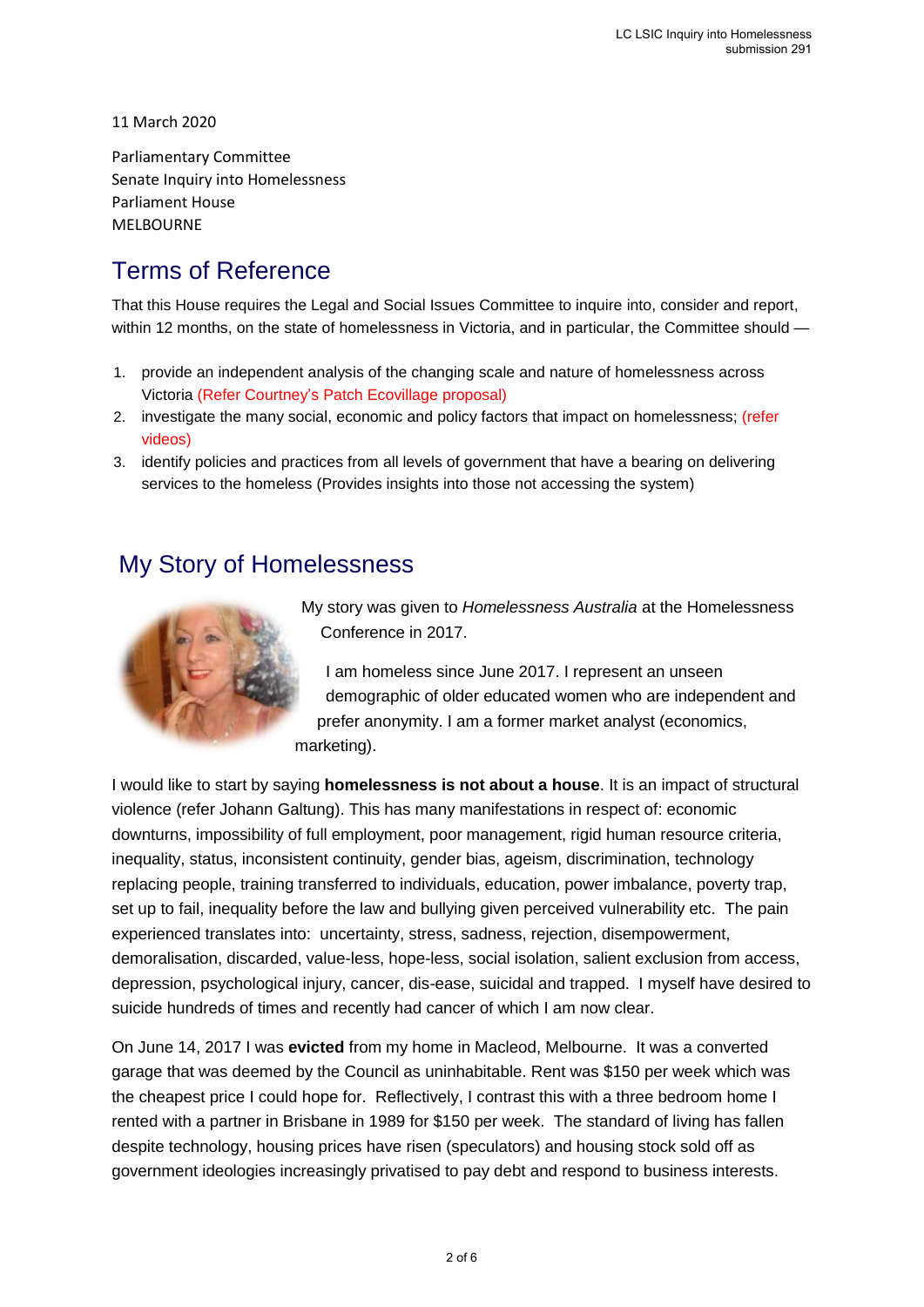I had no money to store my belongings. I was suicidal given a long term dispute with a public institution and a legal case suppressing my rights to a fair hearing and resolution of a conflict. I was extremely anxious as I felt unsafe and monitored. I packed all my things into a small Suzuki Baleno and travelled to my mother's place in Canberra to recover and regain my strength. There is conflict in my family and some members hold attitudes of myself as a failure and have no empathy or understanding of the bullying I experienced nor my chosen pathway in life, so I cannot stay. I was on Centrelink and actioned a Mental Health Plan to enable an opt-out of activities for 7 weeks. I then drove to Brisbane to find solutions. I have been in this situation many times where I have no idea what next?

On route I was contacted by a Centrelink officer who encouraged me to go to a populated area. An extraordinary statement given I have no place to go. The mindset was to maximise work opportunities not wellbeing recovery from suicidal trauma. There was no offer of emergency help or empathy conveyed, albeit indifference. I was informed I would not be able to put in a second medical certificate after this period expired. In a workplace no-one would deny a medical certificate.

It appeared the attitude was one on assuming dishonesty, not a healthy mutual concern based on trust. In the conversation I was told I was **not in an equal partnership within Centrelink** but outside I was equal. I told her I am a citizen and I am equal. Inequality is the basis of this contractual relationship. This underlies a toxic culture. In Brisbane another officer rang me requesting my address. I informed him I am truly homeless. He said he has to have an address to send letters under legislation. I indicated he could email a pdf. He asked again and paused a long time as if I was not telling the truth. I waited and observed. I was amazed at the insensitivity and the inability to understand the reality of homeless. It is evident there is a housing crisis and when you have no-where to go you will accept shelter anywhere. The compliance mentality only responds to legislation, departmental guidelines and the current ethos of the government of the day. The need for an address is central to control paradigms without any understanding of social or psychological needs in a representative capacity.

I managed to find a house-sit in the Hawkesbury region. I spent this time trying to figure out where I could live and release my **trauma** and manage suicidal feelings. I made a decision to confront the injustice of the legal situation requesting an Appeal from the court. I returned to Melbourne and on route I receive a text from Job Prospects in Heidelberg, a Job Service Provider I was not registered with. They gave me one day's notice to come to a appointment. It was Sunday, I rang and left a message stating I had not agreed to join Job Prospects and that I have issues with the rorting in the system and the ineffectiveness of the service. I received 13 text messages from Job Prospects, one email asking me to reengage. This is a form of **harassment** given I am a conscientious objector to the rorting of Job Service Providers as evidenced by ABC 7.30 Report. I emailed Job Prospects explaining this, he replied and when I wrote again my email was bounced. This appeared a tactic to force a call. I noted my side was ignored in a compliance framework. Yet if a job seeker was rorting, making false claims or earning money deceptively Human Services would track and breach a person and likely cut them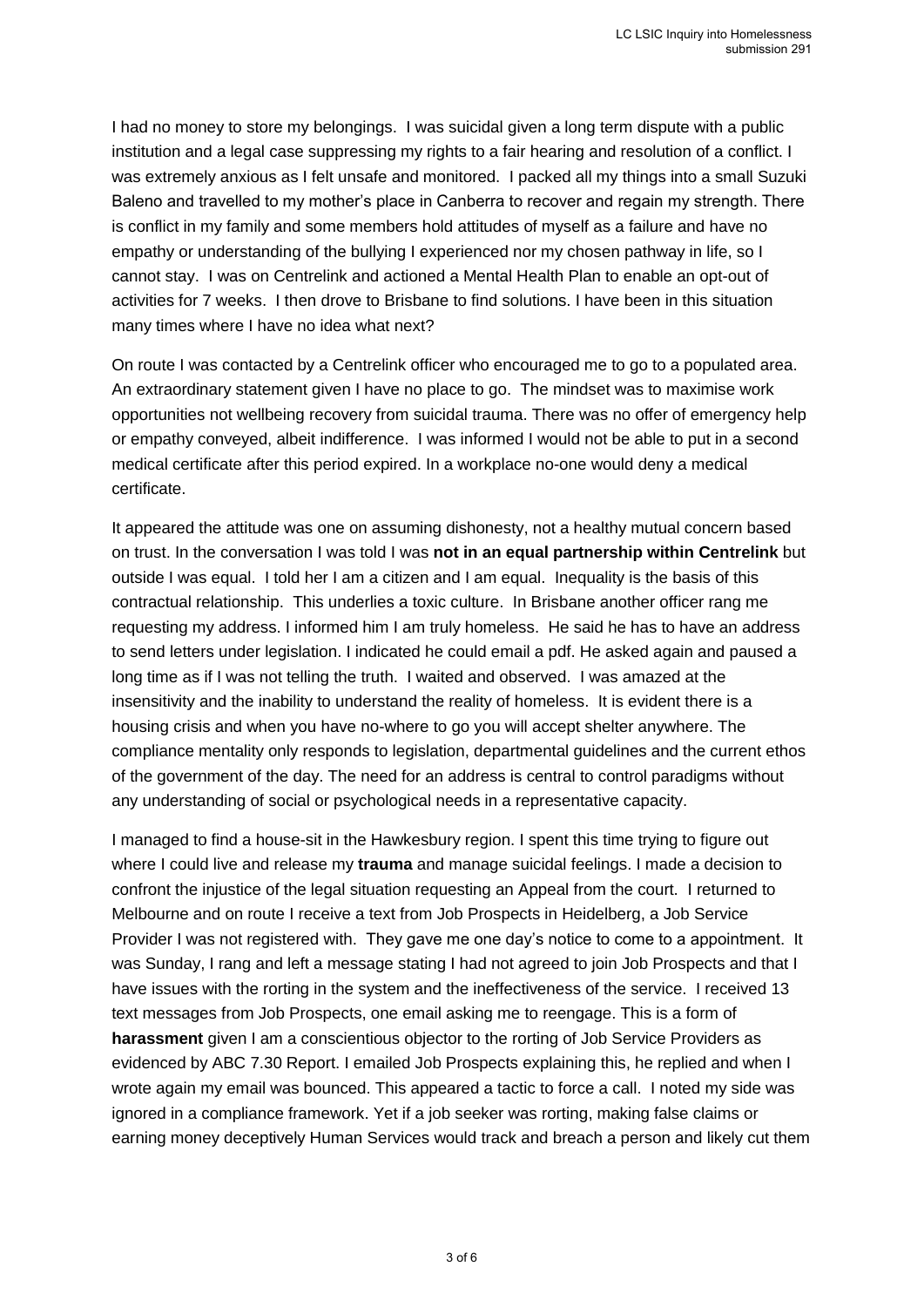off. It was evident there are different rules for private companies contrasted with welfare recipients. This is discriminatory and clearly **unequal** power and rights.

I spoke with a representative from Human Services (now Services Australia) who indicated I had to re-engage. I requested a review and noted it was not independent and I was denied conscientious objector status. I spoke with a social worker who also encouraged re-engagement and options in relation to activities. I explained I just can't go against what I feel is important. **Ethically** I can't. I am a peace educator having taught values, principled nonviolence and conflict resolution. It is not possible for me to comply. I have issues with **compliance approaches** as inappropriate in the social welfare area. **Therapeutic** interventions are effective in dealing with social problems as healing is required. Psychological abuse is a result of toxic cultures of bullying and policing/compliance models.

I wrote a letter to Centrelink Head Office and I outlined my situation, my eviction, communications with officers, rorting of job providers, my background, intentions and contentious statements. I questioned the diminishment of government responsibility for social security and no accountability. I objected to privatisation of social security and my right to not place myself in a system of abuse or comply if it runs against my ethics and values. I considered it nondemocratic. I explained my belief that privatisation uses contract law and questioned obligations under the Australian Constitution in respect of government duty to provide unemployment benefits. I note there is **no mutual obligation** as it is a Liberal Government philosophy and raises issues of exploitation. I submitted my report 'Compliance or Democracy' in 2016 questioning Work for the Dole. I have grave concerns about the system of compliance affecting mental health and impacts of coercion, harassment and bullying. In Victoria bullying is against the law. I also raised issues of business abuse and dismantling rights in the workplace and declining ethics. A key issue I raised was being contacted repeatedly by the Probe Group (debt recovery) to the point of harassment and then a car turning up in my friend's driveway filming. I raised this issue and noted in a Human Services report that debt recovery and ASIO surveillance can **track** movements digitally. I was overpaid rent assistance and have a \$200 debt. It seems I was being investigated but not to find me a place to live but to catch me out as if I am lying. I am not on Centrelink at this stage as I had been cut off a week earlier. I requested debt relief and have had no response yet. *(Note: update the debt was removed earlier on then reapplied and removed again, cited it was a administrative error [on behalf of Minister Keenan].*

Since this time I have sought to access my **superannuation** as I refuse to re-engage with Centrelink. I have contacted AMP and Ausfund and both have refused compassionate grounds (and severe hardship) for a homeless person to access early release of superannuation. I am told I have to be on Centrelink for 26 consecutive weeks (I was on Centrelink for many years until I conscientiously objected). I've contacted MP Michael Sukker in the local area I was staying seeking advocacy on accessing super, homelessness, help from Human Services, the right to conscientious objection and Probe Group surveillance (on behalf of Human Services). I contacted the Prime Minister twice explaining the matter and concerns without resolution. MP Michael Keenan (Minister for Human Services and Minister Assisting the Prime Minister for Digital Transformation) wrote me a letter indicating my objection with Service Providers which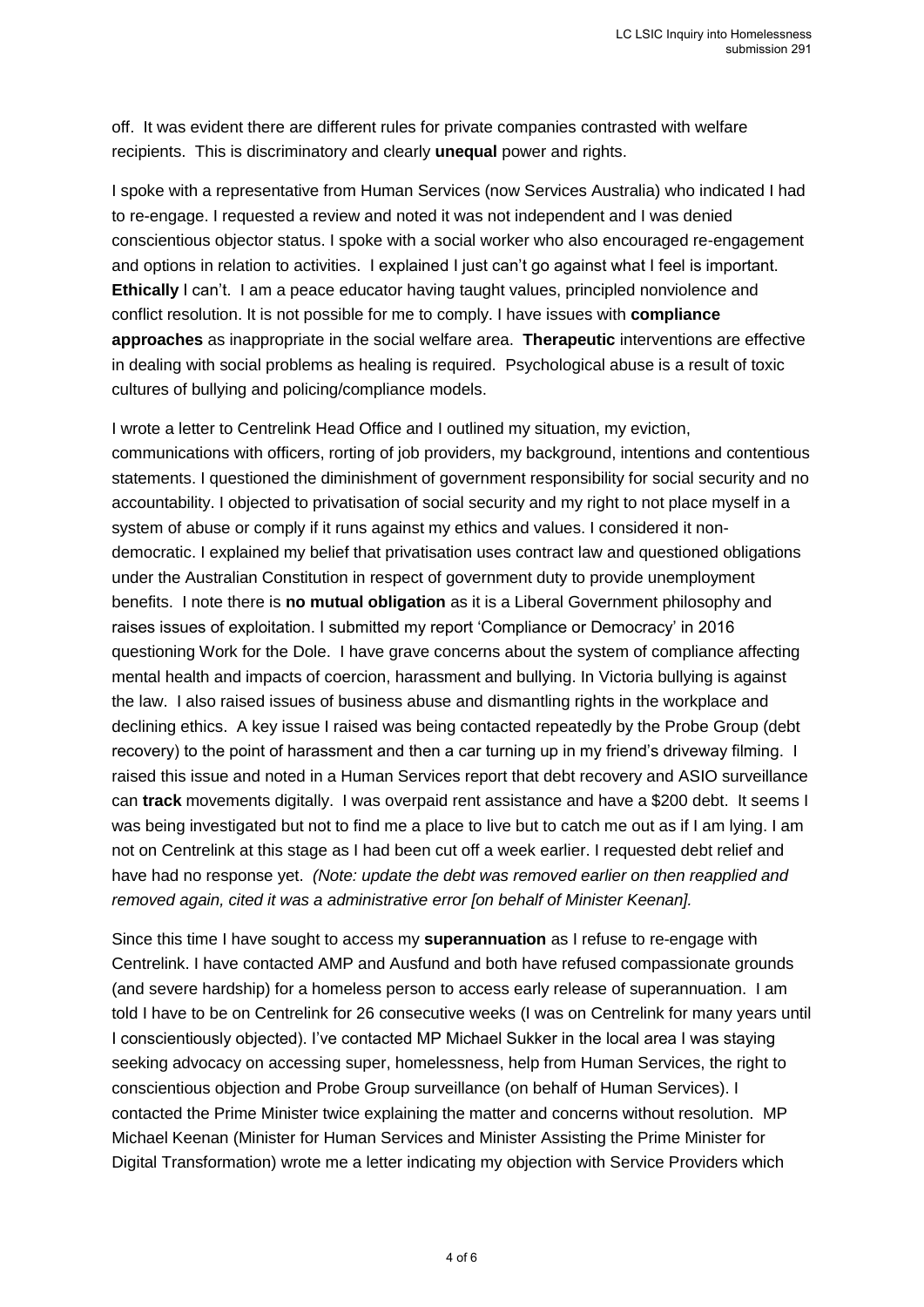was not accurate. I am a conscientious objector to rorting in the system. He did not answer any of my questions in my previous letter, he advised re-engagement and could not provide a letter indicating my eligibility given my desperate need to access \$1,500 in super to live on. He advised that the Superfunds have the final say, AMP says the ATO does, Ausfund read the Ministers letter and refused release. Minister Keenan and Michael Sukker are well aware I am genuinely in hardship, I've been in contact since March 2018.

I realised no-one seems to care. I believe there are powerful **prejudices** against homelessness as economically unviable, victim blaming, punishment for non-compliance, potentially political given peace and anti-bullying work and freedom of speech raising sensitive questions. Not one of my questions was answered and I am clear I have no representation or advocacy. I felt isolated and disempowered.

It is clear people are homeless in part because *they cannot* comply with the system and they are cut off citing breach of contract or they may opt out. In my case, I didn't breach any contract, thus revealing indifference to suffering and **no right to say 'no' to corruption and abuse**. The lack of empathy reflects a disconnected psychology that cannot feel for the 'other'. They are objectified. This is a pattern I have experienced before in senior management. It is rewarded as strong management but is actually poor leadership in toxic cultures unable to respond to humanitarian issues. This is evident in the refugee detention centres where rights are revoked and an intimidating/bullying mentality acceptable. My research revealed multinational companies are penetrating the Australian public sector market as Government contracts out services and responsibilities. In the case of Serco they manage prisons, detentions centres etc. and are positioned to run public sector activities. The public sector is being **privatised** using government funding cuts to orchestrate inefficiency as a justification for privatisation as more efficient. The welfare sector is a test case for privatised, cashless, digitised, profiled and compliance systems with vulnerable persons who cannot defend themselves or protest. This **repressive** system is to be rolled out to the broader community through Smart Cities, NBN and Future Ready plans imported from the USA. This has real implications for the non-profit and community services sector. Not only the lack of accountability of private entities but the pulling out of government which effectively null and voids rights, FOI, privacy, protects trade secret and signatory to the Trans Pacific Partnership Agreement. The TPPA enables private companies to sue governments if contracts are cancelled or economic profits affected. It has implications for protest, freedom of speech and human rights. Refer GetUp! and MP Andrew Wilkie's message on a police state.

This submission is an invitation to change this paradigm.

I have produced YouTube videos to inform and invite people to join me in developing solutions.